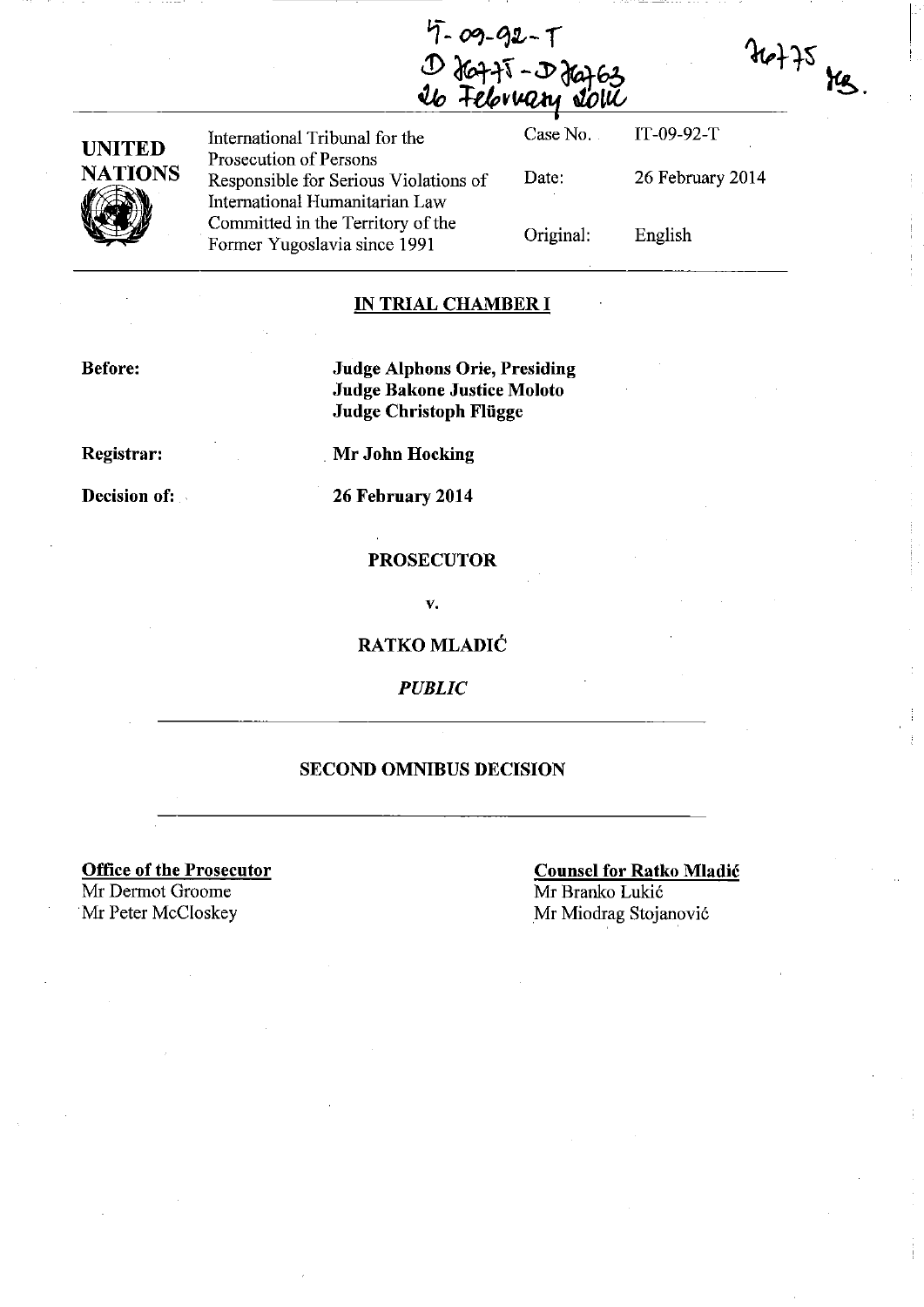1. The Chamber remains seised of several administrative and evidentiary matters. With a view to disposing of these matters, the Chamber considers it appropriate to issue the following omnibus decision. This is the last evidentiary decision during the Prosecution's case.<sup>1</sup> The Prosecution already rested its case on 24 February 2014?

### A. Decision on Prosecution Motion to Tender Demonstrative Exhibit

2. On 13 January 2014, the Chamber filed a public decision related to military justice documents, which was reclassified to confidential pursuant to the Chamber's decision of 14 February 2014.<sup>3</sup> In order to comply with the Chamber's instructions in the decision of 13 January 2014, the Prosecution filed a motion on 4 February 2014 tendering into evidence a table of concordance.<sup>4</sup> The Prosecution submits that the table is tendered for the clarity of the record as a demonstrative exhibit in order to reflect the relationship between the page numbers of a newly uploaded document admitted in the decision and the corresponding page references to the original document on the trial record.<sup>5</sup> On 18 February 2014, the Defence filed its response, not objecting to the motion.<sup>6</sup> For the clarity of the trial record and pursuant to Rule 89 (C) of the Tribunal's Rules of Procedure and Evidence ("Rules"), the Chamber GRANTS the motion, ADMITS into evidence the table of concordance bearing Rule 65 *ter* number 30606 UNDER SEAL, and INSTRUCTS the Registry to assign an exhibit number to the admitted document and to inform the Parties and the Chamber of the number so assigned.

#### B. Decisions related to 21st Rule 92 bis Motion

3. On 16 October 2013, the Chamber issued its decision on the Prosecution's 21st motion to admit evidence pursuant to Rule 92 *bis* of the Rules.<sup>7</sup> The Chamber wishes to clarify some matters in relation to this decision. Due to a clerical error in the disposition of the decision, the Chamber admitted the document bearing Rule 65 *ter* number "5383" instead of the document bearing Rule 65 fer number "5838". The Chamber hereby corrects that error. The Chamber also admitted a portion

This is true with four exceptions: (1) a decision on the Prosecution motion to tender additional pages of Rule 65 *ter*  number 7651 filed on 24 February 2014; (2) a decision on the motion to add and admit the proof of death document bearing Rule 65 *ter* number 30607 filed on 14 February 2014; (3) a decision on the Prosecution's second residual bar table motion filed on 24 February 2014; and (4) a decision on the Prosecution's informal request of 25 February 2014 to supplement exhibit P2705 with two pages of revisions. The Chamber will rule on these matters in due course,

<sup>2</sup>  Prosecution Notice of the Close of its Case-in-Chief, 24 February 2014.

 $\overline{\mathbf{3}}$ First Omnibus Decision, 14 February 2014, para. 2.

 $\overline{4}$ Prosecution Motion to Tender Demonstrative Exhibit, 4 February 2014, (Confidential) ("Demonstrative Exhibit Motion").

s Demonstrative Exhibit Motion, paras 2-3.

<sup>6</sup>  7 Defence Response to the Prosecution's Motion to Tender Demonstrative Exhibit, 18 February 2014 (Confidential).

Decision on Prosecution's Twenty-First Motion to Admit Evidence Pursuant to Rule 92 *bis:* VRS, Dutchbat, and Bosnian Muslim Witnesses, 16 October 2013.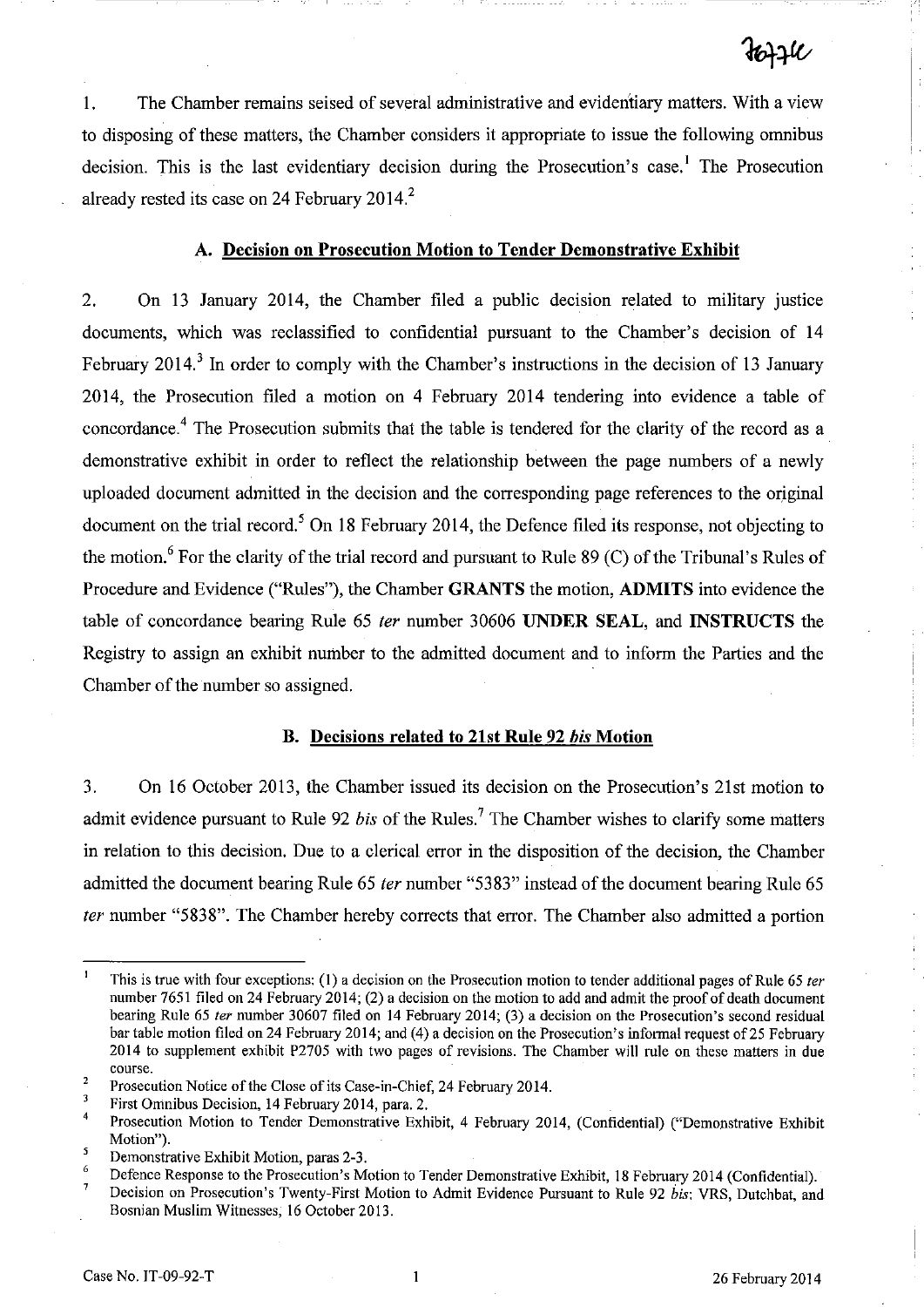of the document bearing Rule 65 fer number 4319, namely ERNs 0034-2270-0034-2271, 0034- 2274-0034-2276, and 0034-2313. All these references to "0034" should have been to "0084" and this is hereby corrected. In addition, all of these portions, except for the last page, were previously admitted as P1495. Accordingly, the Chamber INSTRUCTS the Prosecution to upload under a separate Rule 65 *ter* number a new version of exhibit P1495 which includes the previously admitted page with the ERN 0084-2313. The Chamber INSTRUCTS the Registry to then replace P1495 with the newly uploaded version.

### C. Decisions Related to 31st Rule 92 bis Motion

4. On 13 February 2014, the Chamber issued its decision on the Prosecution's 31st Rule 92 *bis*  motion, whereby it admitted several exhibits associated to the statements or previous testimony of seven witnesses.<sup>8</sup> In the disposition of this decision, the Chamber inadvertently omitted to include the admission of the document bearing Rule 65 ter number 29032, which was tendered as an associated exhibit to witness Charles Kirudja's evidence. On 24 February 2014, through an informal communication, the Prosecution withdrew the tendering of this document, which is hereby on the record.<sup>9</sup>

5. The document bearing Rule 65 fer number 6641 was admitted from the bar table, while the disposition listed it as an associated exhibit. The Chamber hereby clarifies that the document bearing Rule 65 fer number 6641 has been admitted from the bar table.

6. The document bearing Rule 65 ter number 10772, a Republic of Serbian Krajina municipal crisis staff order of 8 July 1992 in relation to the departure of Muslims, was denied as an associated exhibit to the evidence of witness Kirudja. The Prosecution had requested that in the alternative, this document be admitted from the bar table.<sup>10</sup> The Chamber considers that the Prosecution has shown the document's relevance and probative value and how it fits into its case. Accordingly, pursuant to Rule 89 (C) of the Rules, the Chamber ADMITS the document bearing Rule 65 ter number 10772 from the bar table and INSTRUCTS the Registry to assign an exhibit number to the document and inform the Chamber and the Parties of the assigned number.

7. The Prosecution tendered Ahmet Zulić's witness statement under seal. When the Chamber admitted the document into evidence, it did not specify that it should be admitted under seal. The

<sup>8</sup> Decision on Prosecution 31" Motion to Admit Evidence Pursuant to Rule 92 *bis,* 13 February 2014.

The Prosecution also requested that the document be "unreleased" from eCourt due to a Rule 70 matter. The Chamber allows the Prosecution to delete this document from eCourt and notes the Prosecution's withdrawal of this document from its Rule 65 fer exhibit list.

<sup>10</sup> Prosecution 31" Motion to Admit Evidence Pursuant to Rule 92 *bis,* I July 2013, para. 30.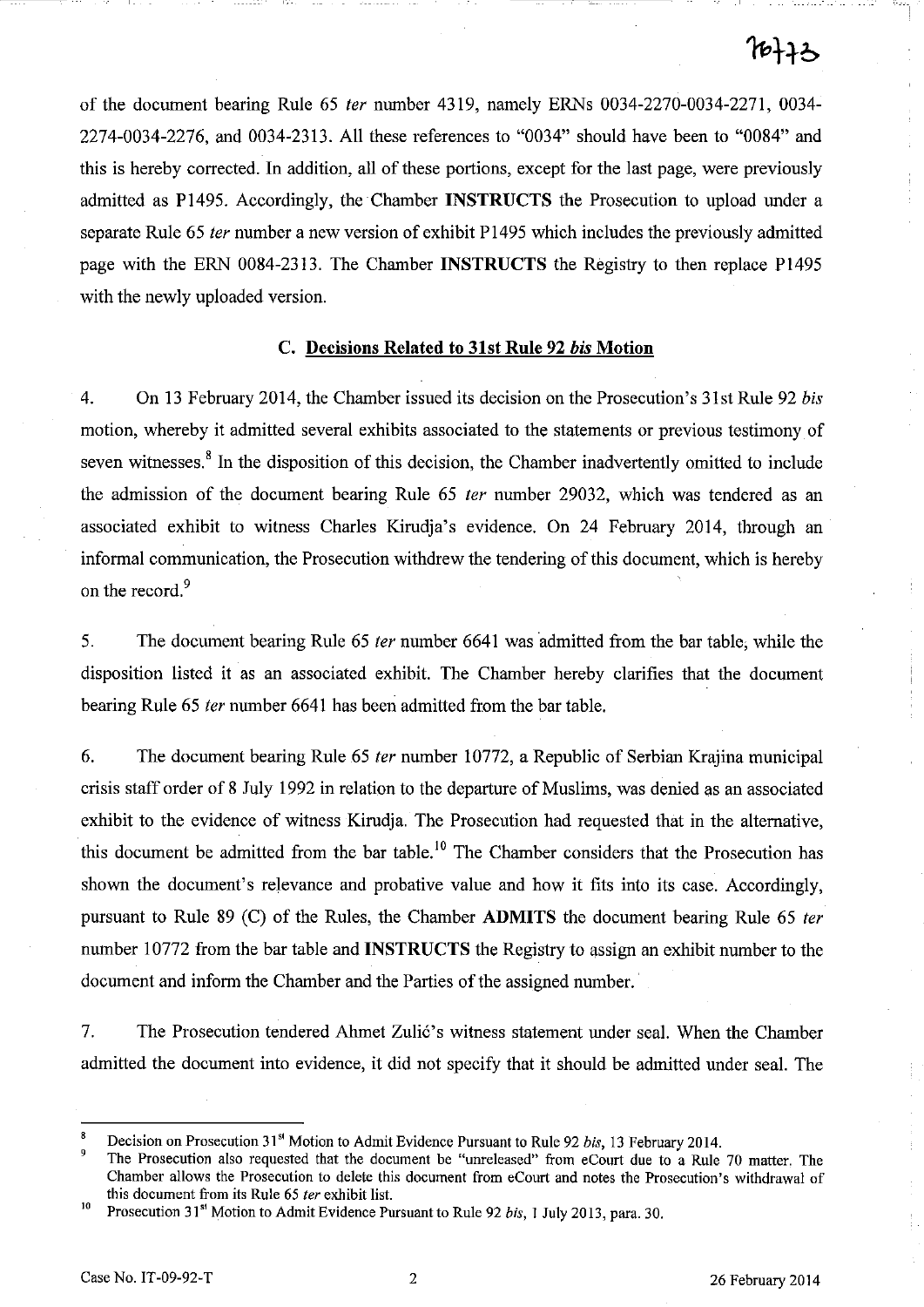Chamber therefore INSTRUCTS the Registry to classify as confidential the document with ERNs 0674-4987-0674-5024.

8. Lastly, the Chamber declared the tendering of the document bearing Rule 65 *ter* number 22302A moot, as the document appeared to be included in exhibit P157. On 14 February 2014, through an informal communication, the Prosecution clarified that while the transcript of the video is the same, a short part of the actual video bearing Rule 65 *ter* number 22302A is not included in exhibit P157. Having reviewed the document, the Chamber considers it to form an inseparable and indispensable part of Ahmet Zulić's statement, **ADMITS** the document bearing Rule 65 *ter* number 22302A into evidence, and INSTRUCTS the Registry to assign an exhibit number to the document and inform the Chamber and the Parties of the assigned number.

#### D. Decisions Related to Military and Residual Documents Bar Table

9. On 13 February 2014, the Chamber issued its decision on the Prosecution's motion for the admission of documents from the bar table (military and residual documents).<sup>11</sup> The Chamber hereby makes two technical corrections to its disposition in this decision. Paragraph 26 (v) should read "ADMITS into evidence PROVISIONALLY UNDER SEAL the remainder of the documents listed in Annex A of the Motion, subject to paragraphs 5 and 6 *and footnote* 14".<sup>12</sup> In relation to paragraph 26 (vii), the Registry is hereby instructed to replace exhibit P3075 with the newly uploaded version bearing Rule 65 *ter* number 17293b.

### E. Decision on Admission of Evidence Related to Witness Milan Babic

10. On 13 February 2014, the Chamber issued its decision on the Prosecution's motion for admission of the evidence of RM-518 (Milan Babić) pursuant to Rule 92 *quater*.<sup>13</sup> In paragraph 23 (iv) line 5, the admitted portion should read "13062:11-13062:25" instead of "1362:11-13062:25". This correction is hereby placed on the record.

11. The Chamber also found the associated exhibits bearing Rule 65 *ter* numbers 7449 and 8727 to be inadmissible as associated exhibits, but inadvertently admitted them in the decision's

<sup>12</sup> Footnotes omitted and emphasis added.<br><sup>13</sup> Decision on the Presenttion's Motion.

<sup>&</sup>lt;sup>11</sup> Decision on the Prosecution's Motion for Admission of Documents from the Bar Table (Military and Residual Documents), 13 February 2014.

Decision on the Prosecution's Motion for Admission of the Evidence of RM-518 (Milan Babić) Pursuant to Rule *92 quater,* 13 February 2014.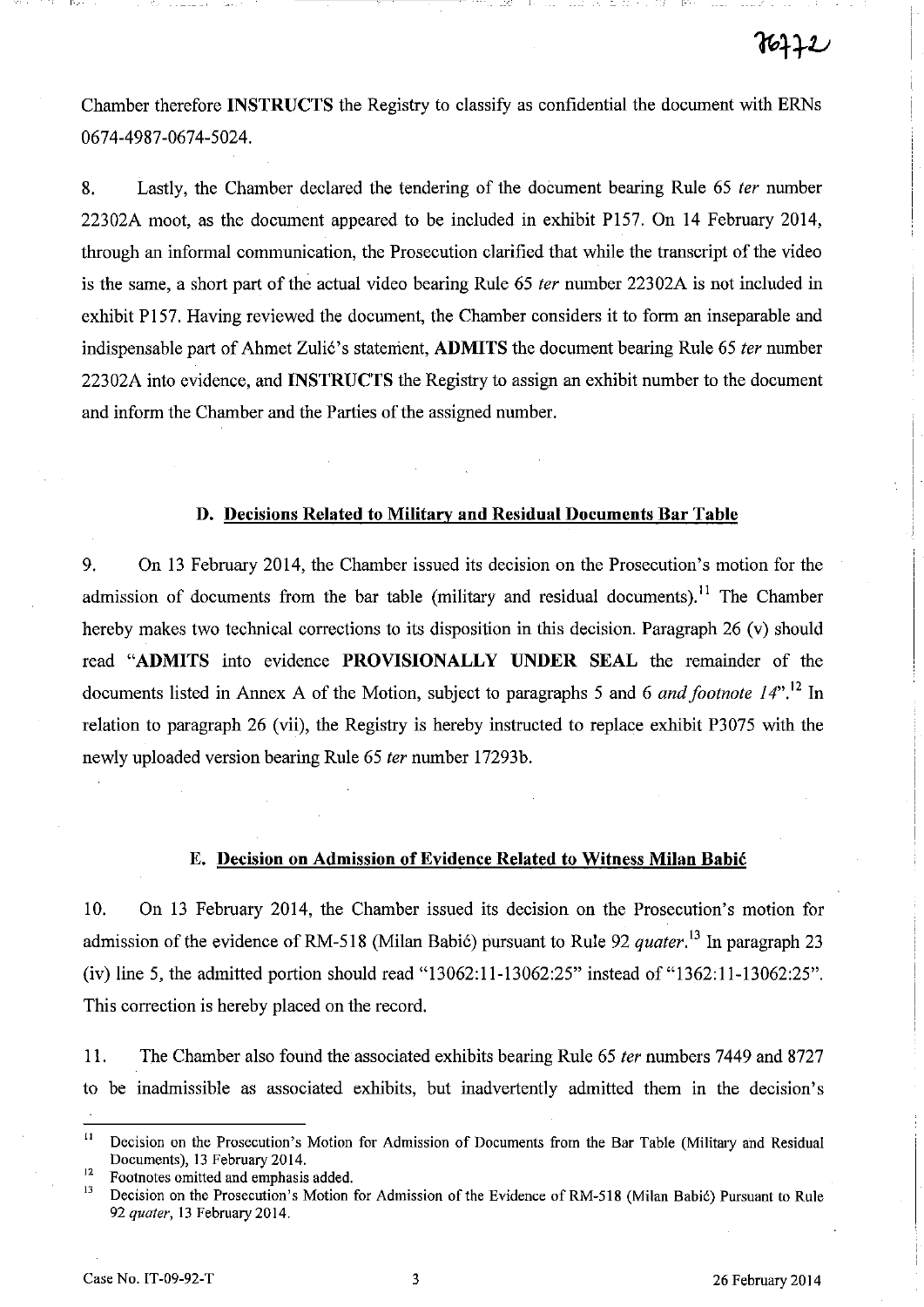disposition.<sup>14</sup> The Chamber hereby clarifies that it **DENIES** the admission of the documents bearing Rule 65 *ter* numbers 7449 and 8727.

I I - \_\_\_\_\_\_ I

#### F. Matters Related to Decision on the Admission of Intercepts and Authentication Charts

12. On 31 October 2013, in connection with the testimony of Witness RM-507, the Prosecution tendered two charts into evidence ("Authentication Charts"),  $^{15}$  On 30 January 2014, the Prosecution filed a motion, tendering redacted versions of the Authentication Charts.<sup>16</sup> On 6 February 2014, the Chamber issued its decision on the admission of intercepts and authentication charts, whereby it admitted into evidence, *inter alia,* the redacted versions of the Authentication Charts. On 12 February 2014, the Defence filed its response. The Chamber notes that the Prosecution filed the motion containing the redacted versions of the Authentication Charts solely pursuant to the instructions of the Chamber.<sup>17</sup> The Chamber also recalls that in its decision, it stated that the redacted versions of the Authentication Charts were relevant and of probative value for the purpose of admission and therefore admitted them into evidence pursuant to Rule 89 (C) of the Rules.<sup>18</sup> Under these circumstances, the Chamber proceeded with issuing the decision before a response had been filed. Nonetheless, the Chamber reviewed the response and considered whether it would justify a reconsideration of the decision. The Chamber finds that the arguments the Defence raises were either already considered in the decision or lacked accuracy, and will therefore not reconsider the decision.<sup>19</sup>

13. In addition, the Chamber noticed an incorrect English translation for one of the intercepts which was admitted in the decision (P2760). The Prosecution informally communicated to the Chamber that the correct English translation is now uploaded into eCourt under Document ID 0308- 0717-1. The Chamber therefore INSTRUCTS the Registry to replace the current English translation of P2760 with the revised one.

14. Furthermore, in its decision of 6 February 2014, the Chamber instructed the Prosecution to indicate which of the admitted intercepts and Authentication Charts may be made public. On 20

<sup>&</sup>lt;sup>14</sup> Decision on Prosecution's Motion for Admission of the Evidence of RM-518 (Milan Babić) pursuant to Rule 92 *quater,* paras 20, 23 (vi).

<sup>15</sup>**T. 18547, 18552.** 

<sup>16</sup> Prosecution Motion to Tender Redacted Authentication Charts in Relation to RM507, 30 January 2014 (Confidential), paras 6-11, 14.

 $\frac{17}{18}$  T. 20102-20103.

<sup>&</sup>lt;sup>18</sup> See Decision, paras 24-26.

<sup>19</sup> The Defence submitted that the charts had not been put to witnesses. In fact, the charts were testified to at length by Witness RM-507.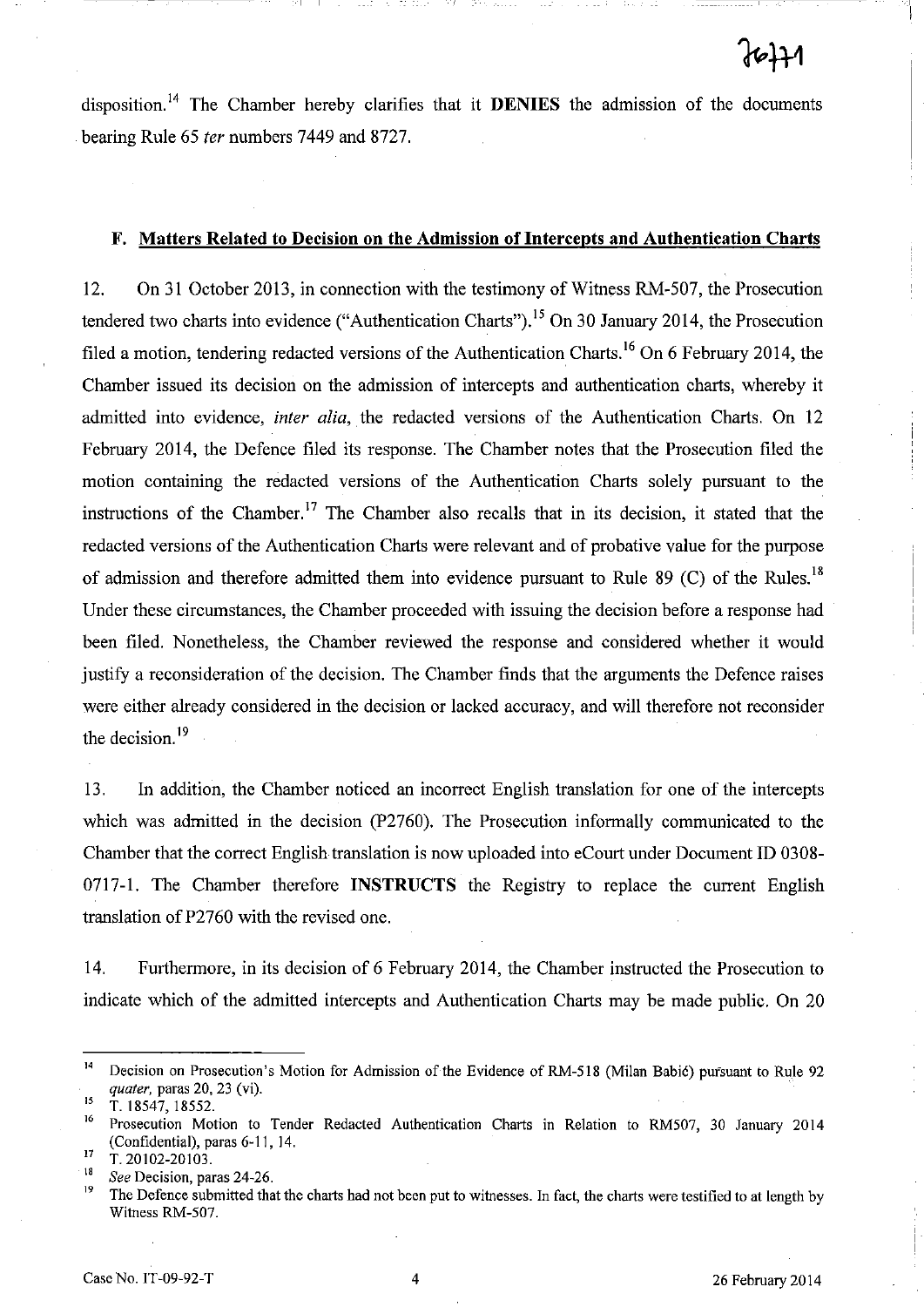February 2014, the Prosecution filed a notice whereby it informed the Chamber that only the Authentication Charts and exhibits P2641 and P2644 should retain their confidential status and provided reasons for its position in that respect.<sup>20</sup> The Chamber therefore **INSTRUCTS** the Registry to change the status of the following exhibits from confidential to public: P2632-P2640, P2642-P2643, P2645-P2715, P2717-P2762, and P2764-P2783.

, I 1:--

#### G. Prosecution Submission on Proof of Death Documents

15. On II February 2014, with reference to two Chamber decisions in relation to proof of death documents of 31 January 2014, the Prosecution filed a submission explaining how certain proof of death documents can be connected to named victims in this case. In this submission, the Prosecution noted that it anticipated annexing to its final trial brief a comprehensive chart summarising the totality of the proof of death evidence with references to evidence regarding the fate of all named victims of the crimes charged in the Indictment. The Chamber appreciates this offer of the Prosecution. Such a chart would be of assistance in the understanding of the proof of death evidence and the Chamber encourages the Prosecution to provide it as soon as possible. An updated chart could then still be annexed to the Prosecution's final trial brief at a later stage.

# H. Further Instructions on Decision on Motion for Admission of Bar Table Documents Related to RS Assembly Sessions

16. On 6 February 2014, the Prosecution informed the Chamber through informal communication of corrections to page numbers of three documents admitted in the Chamber's "Decision on Prosecution Motion to Admit Evidence from the Bar Table: Evidence Related to the Assembly of Republika Srpska" of 23 January 2014. The Chamber accordingly clarifies and amends its decision as follows.

17. The portion of the document bearing Rule 65 fer number. 2397 admitted into evidence comprises BCS ERN 0215-2880-0215-2885, and not BCS ERN 0215-2881-0215-2885 as indicated in the Prosecution's original motion and the Chamber's decision. The corresponding English ERN is 0306-4273-0306-4274 and L007-6804-L007-6810.<sup>21</sup> The Chamber hereby confirms that the

<sup>&</sup>lt;sup>20</sup> Notice on Status of Admitted Bar Table Intercepts and Authentication Charts, 20 February 2014.

The Chamber notes that in the Prosecution's informal communication of 6 February 2014 these correct ERN ranges are indicated in the "Chart of Admitted Exhibits" appended to the communication, while the informal communication itself refers to the ERN 0215-2280-0215-2285.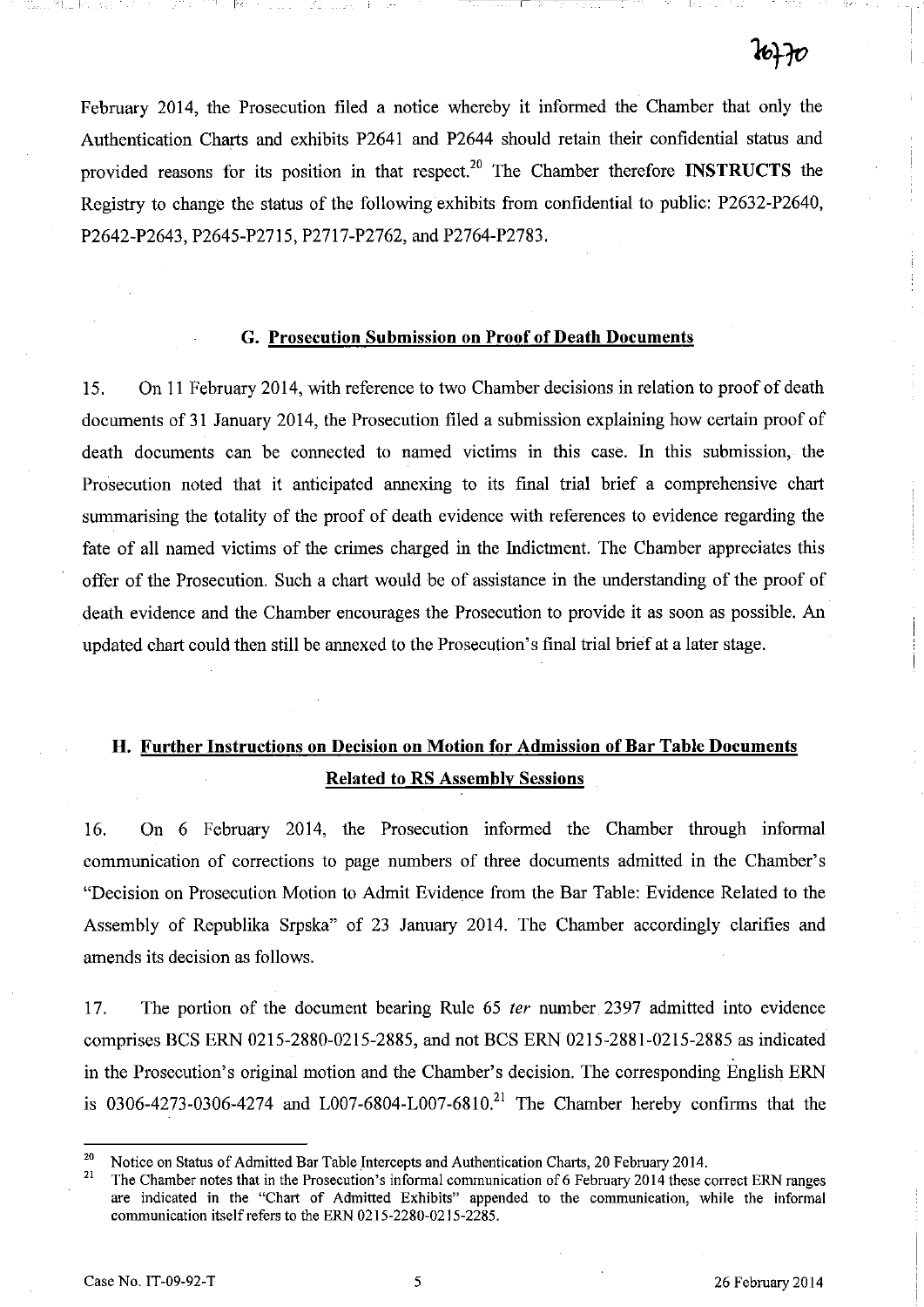document uploaded by the Prosecution under Rule 65 ter number 2397a corresponds to these correct ERN ranges, and **INSTRUCTS** the Registry to assign an exhibit number to this newly uploaded document in accordance with the 23 January 2014 decision and inform the Chamber and the Parties of the number so assigned.

I I

18. The portion of the document bearing Rule 65 *ter* number 2418 admitted into evidence comprises BCS ERN 0215-4381-0215-4388, and not BCS ERN 0215-4379-0215-4386, as indicated in the Prosecution's original motion and the Chamber's decision.<sup>22</sup> The corresponding translations can be found on eCourt pages 64 through  $69<sup>23</sup>$  The Chamber recalls that only the speech by Radovan Karadžić was tendered and admitted into evidence.<sup>24</sup> The Chamber therefore amends its decision, and **DENIES** the admission into evidence of BCS ERN 0215-4379-0215-4380, and **ADMITS** into evidence BCS ERN 0215-4387-0215-4388. For the clarity of the record, the admitted portions of the document bearing Rule 65 fer number 2418 consist of BCS ERN 0215- 4381-0215-4388, and the corresponding English translations at eCourt pages 64 through 69. Accordingly, the Chamber **INSTRUCTS** the Prosecution to upload into eCourt only the admitted portions of the document within two weeks from the filing of this decision and to notify the Registry and the Chamber once it has done so. The Chamber **INSTRUCTS** the Registry to assign an exhibit number to this newly uploaded document and inform the Chamber and the Parties of the number so assigned.

19. The Chamber lastly clarifies that the English translation of the admitted portions of the document bearing Rule 65 fer number 2424 can be found on eCourt pages 80-93 and 103-105, and not on eCourt pages 80-93 and 103-106, as indicated in the Prosecution's original motion and the Chamber's decision. The Chamber hereby confirms that the document uploaded by the Prosecution under the Rule 65 fer number 2424a corresponds to the admitted portions of the document and the above-corrected translation page numbers, and **INSTRUCTS** the Registry to assign an exhibit

<sup>&</sup>lt;sup>22</sup> The Chamber notes that in the informal communication of 6 February 2014, the Prosecution refers to the BCS ERN 0215-4379-0215-4388, while the tendered and admitted speech by Radovan Karadžić begins at BCS ERN 0215-4381 and ends at 0215-4388.

<sup>&</sup>lt;sup>23</sup> See Decision on Prosecution Motion to Admit Evidence from the Bar Table: Evidence Related to the Assembly of Republika Srpska, 23 January 2014, ("Assembly Sessions Decision"), fh. 28, where the correct eCourt pages of the translation were indicated as pp. 64-69.

<sup>24</sup>*See* Assembly Sessions Decision, para. 13, and Prosecution Motion to Admit Evidence from the Bar Table: Evidence Related to the Assembly of Republika Srpska (with Annex A), 31 October 2013, Annex A, p. vi. The Prosecution submitted that it "tenders only a five page speech by Radovan Karadžić" and the request was considered by the Chamber as such. The Chamber notes that the two pages (BCS ERN 0215-4379-0215-4380) preceding the speech were inadvertently included in the decision's disposition and contain a short speech by the Chairman and a speech by Mr Kupresanin, which were not tendered into evidence. The two pages at the end of the speech (BCS ERN 0215-4387-0215-4388) were inadvertently omitted from the Prosecution's original motion and the Chamber's decision.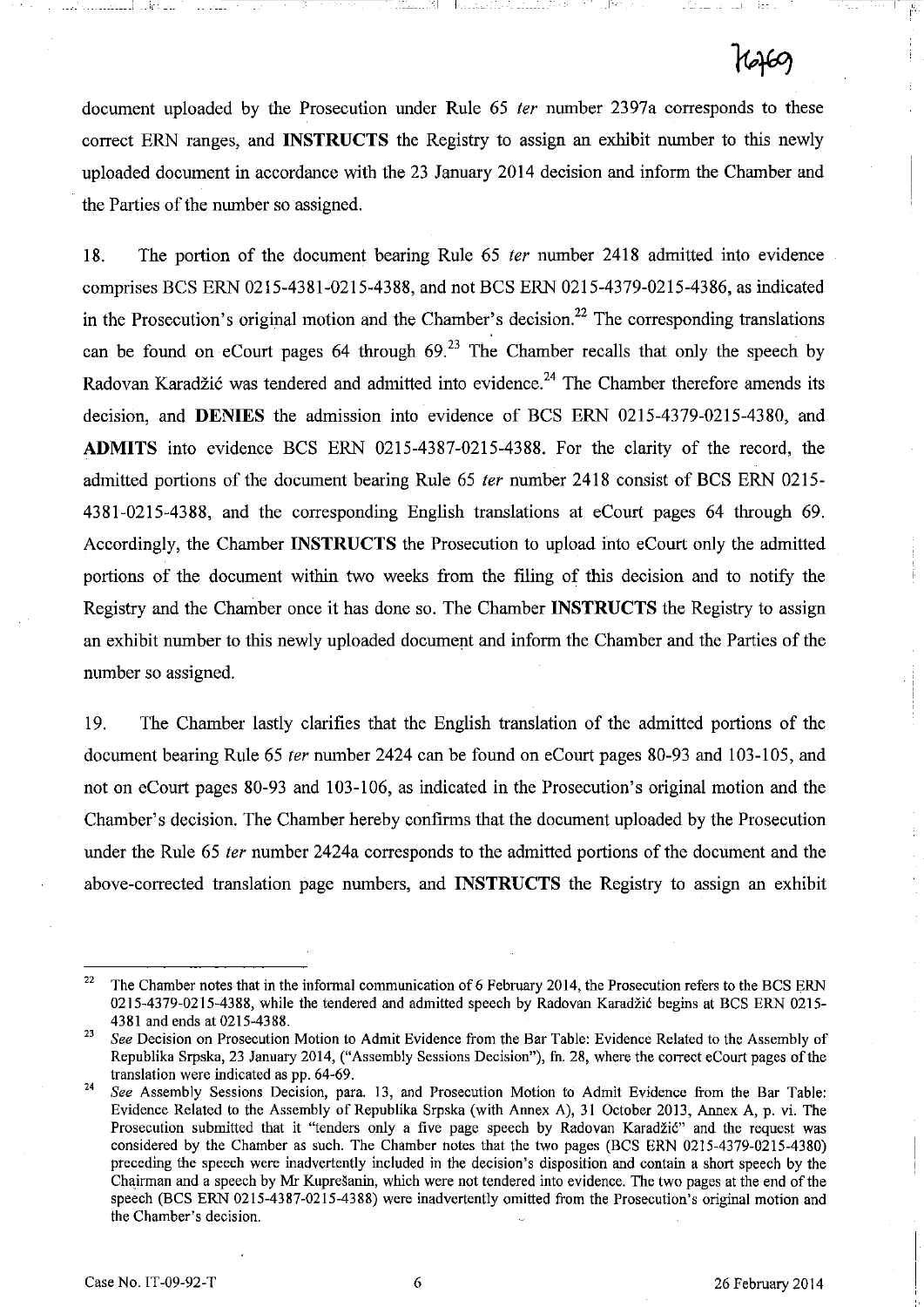number to the newly uploaded document and inform the Chamber and the Parties of the number so assigned.

!---

# I. Decision on Tendering Associated Exhibits (Witness Okun)

20. On 7 February 2014, the Prosecution filed a motion tendering into evidence a video recording and a document, bearing Rule 65 ter numbers 22812 and 6009 respectively, as associated exhibits to the evidence of witness Herbert Okun.<sup>25</sup> On 18 February 2014, the Defence filed its response, opposing the motion.<sup>26</sup> Both the video recording and the document had been denied admission without prejudice in a previous decision of the Chamber, thereby opening the possibility for the Prosecution to address any prior shortcomings.<sup>27</sup> As regards the video recording (Rule 65 *ter* number 22812), the Chamber notes that it is now uploaded into eCourt, and considers that it is discussed in detail by witness Okun in his testimony in the case of Prosecutor v. *Krajisnik* which has been admitted.<sup>28</sup> The Chamber considers that the video recording is relevant and has probative value and that it forms an inseparable and indispensable part of the witness's evidence. The second associated exhibit (Rule 65 ter number 6009) comprises 74 pages of shorthand notes from the "Enlarged Session of the Council for Coordinating Positions on the State Policy". The Chamber notes that its previous denial of the document did not relate to a technical matter as with Rule 65 ter number 22812, but to the fact that the entire document was not found to fulfil the requirements as an associated exhibit. The Prosecution simply repeats its arguments that the document should be admitted. The Prosecution has not argued that, let alone demonstrated why, the Chamber should reconsider its previous decision. Accordingly, the Chamber ADMITS into evidence the video recording bearing Rule 65 ter number 22812, DENIES admission into evidence of the document bearing Rule 65 ter number 6009, and **INSTRUCTS** the Registry to assign an exhibit number to the video admitted and inform the Parties and the Chamber of the number so assigned.

#### J. Confirmations of Conditionally Admitted Exhibits

21. On 6 September, 16 and 31 October, 8 November 2013, and 13 February 2014, the Chamber admitted documents into evidence on the condition that the Prosecution provide missing Rule 92 *bis* 

<sup>28</sup>*See* P3103, pp. 156-164.

<sup>&</sup>lt;sup>25</sup> Prosecution Motion to Admit Two Associated Exhibits to the Evidence of Herbert Okun (RM517), 7 February 2014.

<sup>&</sup>lt;sup>26</sup> Defence Response to Prosecution Motion to Admit Two Associated Exhibits to the Evidence of Herbert Okun, 18 February 2014, paras 4-5.

<sup>27</sup> Decision on Prosecution Motion to Admit Evidence of Herbert Okun Pursuant to Rule 92 *Quater,* 12 November 2013, paras 9-10,13.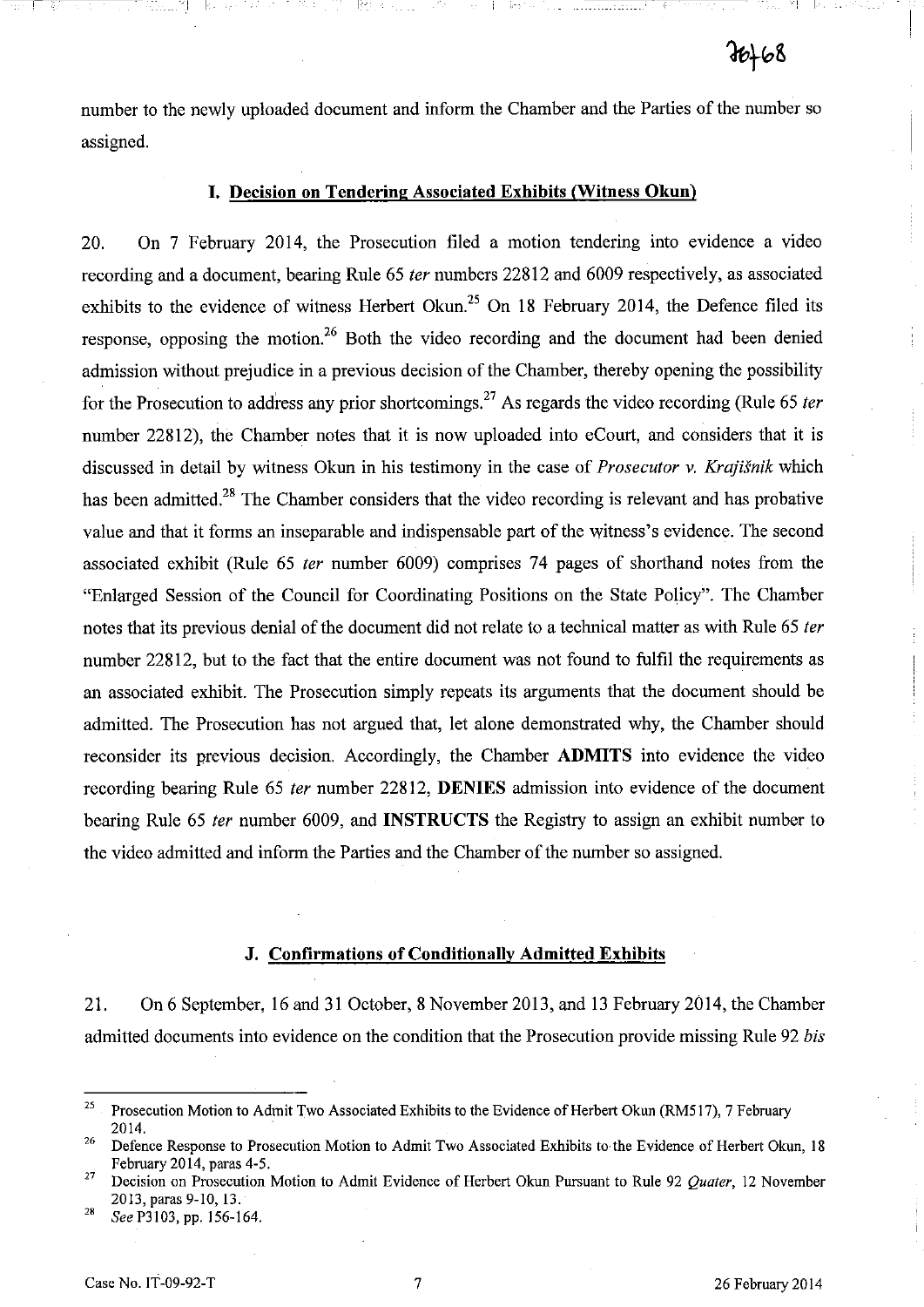$(B)$  attestations.<sup>29</sup> The attestations have been provided and, having reviewed them, the Chamber, pursuant to Rule 92 *bis* of the Rules, **CONFIRMS** admission of these documents, which, in the meantime were assigned exhibit numbers P3388, P3392, P3402, P3414-P3426<sup>30</sup>, P3431-P3432, P3434, P3437-P3439, P3450, P3452~P3454, P3459, P3488, P3499, P3520, P3603, P3617, and P3620. In relation to P3586, no attestation was provided, however, the Prosecution argued against the need for an attestation in its 19 February 2014 motion to unconditionally admit the statement of Witness RM-409<sup>31</sup> The Chamber considers that the statement contains provisions which bring it in compliance with Rule 92 *bis* (B) of the Rules. Under these circumstances, the Chamber **GRANTS**  the Prosecution's request for unconditional admission and **CONFIRMS** admission of exhibit P3586.

... I I

# **K. Decision on Prosecution Submission Pursuant to 30 January 2014 Decision on Adjudicated Facts**

22. On 5 February 2014, the Prosecution filed a motion seeking to replace the redacted written evidence of 13 witnesses with non-redacted versions.<sup>32</sup> The evidence had previously been redacted on the basis of the Prosecution's reliance on accepted adjudicated facts. The non-redacted versions are submitted due to the Appeals Chamber's rejection of certain adjudicated facts in its decision of 12 November 2013.33 In its response of 19 February 2014, the Defence objects to the motion, arguing that parts of the non-redacted version of Witness RM-297's witness statement are prejudicial to the Accused.<sup>34</sup>

<sup>29</sup> Decision on Prosecution Eleventh Motion to Admit Evidence Pursuant to Rule 92 *bis.* 6 September 2013; Decision on Prosecution's Twenty-First Motion to Admit Evidence Pursuant to Rule 92 *bis:* VRS, Dutchbat, and Bosnian Muslim Witnesses, 16 October 2013; Decision on Prosecution 32"d Motion to Admit Evidence Pursuant to Rule 92 *bis,* 31 October 2013; Decision on the Prosecution's 27th Motion to Admit Evidence Pursuant to Rule 92 *bis,* 8 November 2013; Decision on Prosecution 31" Motion to Admit Evidence Pursuant to Rule 92 *bis,* 13 February 2014.

<sup>&</sup>lt;sup>30</sup> Exhibit P3426 contains a statement and a proofing note. The statement was admitted in the Chamber's decision while the proofing note was conditionally admitted pending an attestation. Even though the proofing note is mentioned in the submitted attestation, the attestation does not certify the accuracy of the proofing note. However, considering that the proofing note solely makes corrections to the statement and that the Prosecution in early December 2013, through an informal communication, indicated its view that the attestation covers the proofing note, to which the Defence did not react, the Chamber allows this deviation from Rule 92 *bis* (B) in this instance. The Chamber also accepts the new attestations for Witness Muhic and RM-074, *see* T. 20701.

Jl Prosecution Motion to Unconditionally Admit the Statement of RM409, 19 February 2014 (Confidential).

<sup>&</sup>lt;sup>32</sup> Prosecution Submission Pursuant to 30 January 2014 Decision on Adjudicated Facts, 5 February 2014, Annex A. The Chamber notes that contrary to the Prosecution's submission, the non-redacted versions of the exhibits do not relate to the Chamber's decision of 30 January 2014 but to the Chamber's withdrawal of judicial notice of certain adjudicated facts pursuant to the Appeals Chamber's Decision of 12 November 2013, see T. 19228.

<sup>3</sup>J Prosecution Submission Pursuant to 30 January 2014 Decision on Adjudicated Facts, 5 February 2014, Annex A; *Prosecutor v. Ratko Mladic.* Case No. IT-09-92-AR73.1, Decision on Ratko Mladic's Appeal Against the Trial Chamber's Decisions on the Prosecution Motion for Judicial Notice of Adjudicated Facts, 12 November 2013.

<sup>&</sup>lt;sup>34</sup> Defence Response to Prosecution Submission Pursuant to 30 January 2014 Decision on Adjudicated Facts, 19 February 2014 (Confidential).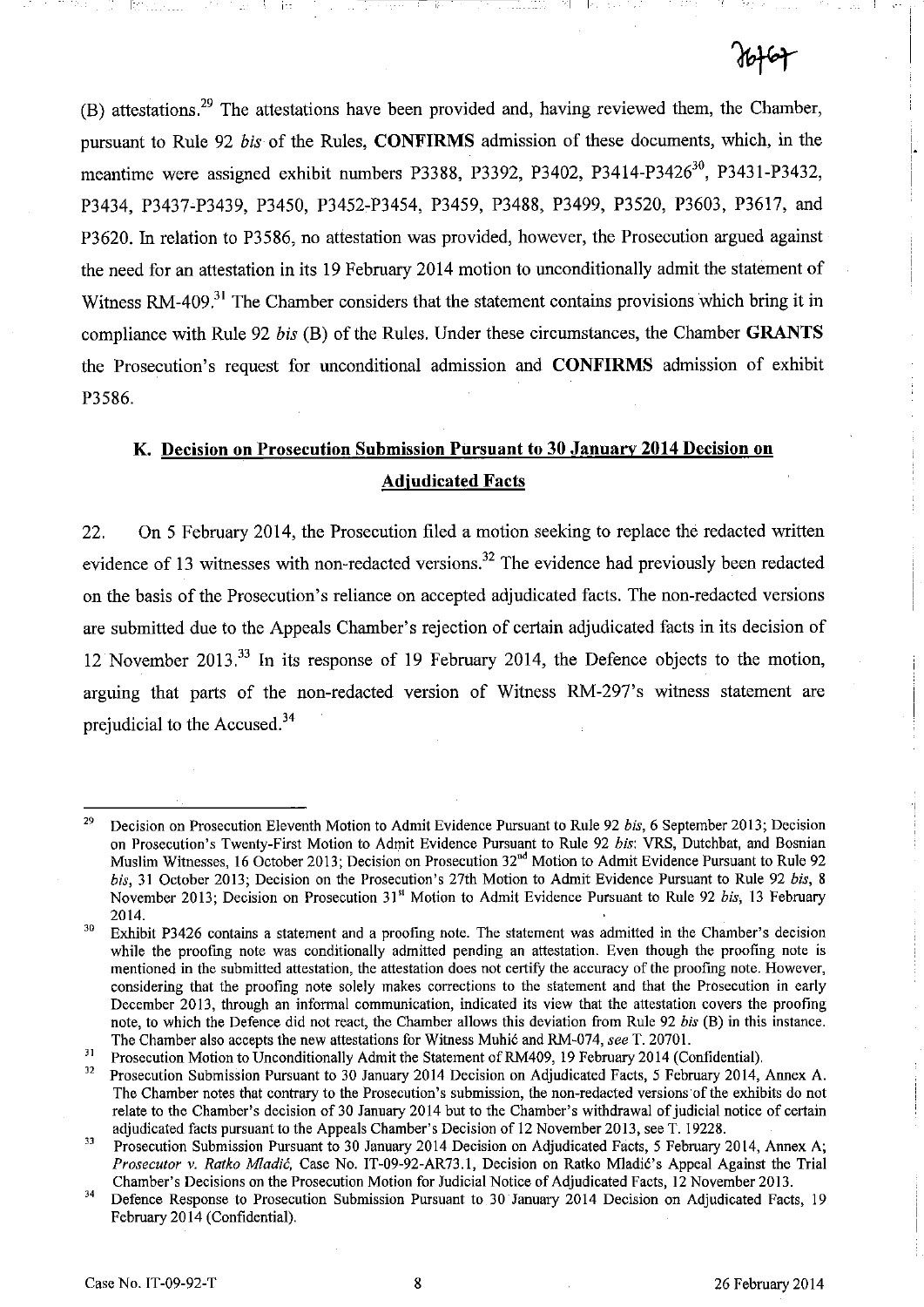IX: T .a., Richard Called Hitler

23. The Defence objections relate to one sentence of the non-redacted version of the witness statement. The Defence submits that it can be inferred from Witness RM297's reference to hearing a voice through a loudspeaker saying "Surrender you are surrounded" that this order was given by the Bosnian Serb Army, something the Defence could not challenge due to the prior redactions. The Chamber notes that the entire non-redacted statement had been disclosed to the Defence and was thus available to it when it cross-examined the witness. In addition, later in the statement the witness describes the persons he surrendered to as wearing Bosnian Serb Army patches. This part of the statement had not been redacted. Furthermore, the evidence which the Prosecution now seeks to include was initially redacted and in the statement replaced by a reference to an adjudicated fact with similar content. Considering also that Witness RM-297's evidence is largely cumulative to the evidence of other witnesses,<sup>35</sup> the Chamber considers the Defence's objections to be unmeritorious.

24. In light of the foregoing, the Chamber GRANTS the motion of 5 February 2014 and INSTRUCTS the Registry to make the necessary replacements, as indicated in Annex A to the 5 February 2014 motion, in eCourt.

#### L. Follow-up from Proof of Death Bar Table Decision

25. On 31 January 2014, the Chamber deferred its decision on admission of the document bearing Rule 65 *ter* number 12337 as it lacked an English translation.<sup>36</sup> On 13 February 2014, the Prosecution, through an informal communication, informed the Chamber and the Defence that the missing translation has been uploaded into eCourt. After having reviewed the document and in light of its findings in the 31 January 2014 decision, the Chamber, pursuant to Rule 89 (C) of the Rules, ADMITS the document into evidence and REQUESTS the Registry to assign an exhibit number to the document and inform the Chamber and the Parties of the number so assigned.<sup>37</sup>

#### M. Decisions related to 27th Rule 92 bis Motion

26. On 8 November 2013, the Chamber issued its decision on the Prosecution's 27th motion to admit evidence pursuant to Rule 92 *bis* of the Rules.<sup>38</sup> The Chamber hereby corrects some clerical

<sup>35</sup> Decision on Prosecution Eighth Motion to Admit Evidence Pursuant to Rule 92 *his:* Srebrenica Survivors, 18 July 2013, para. 25.

<sup>&</sup>lt;sup>36</sup> Decision on Prosecution Motion to Admit Evidence from the Bar Table - Proof of Death Documents, 31 January 2014, para. 3.

<sup>&</sup>lt;sup>37</sup> In the Chamber's first omnibus decision of 14 February 2014, it also admitted a proof of death document the admission of which it had deferred earlier. The Chamber neglected to request the Registry to assign an exhibit number to that document which it hereby corrects.

<sup>&</sup>lt;sup>38</sup> Decision on the Prosecution's Twenty-Seventh Motion to Admit Evidence Pursuant to Rule 92 *bis*, 8 November 2013.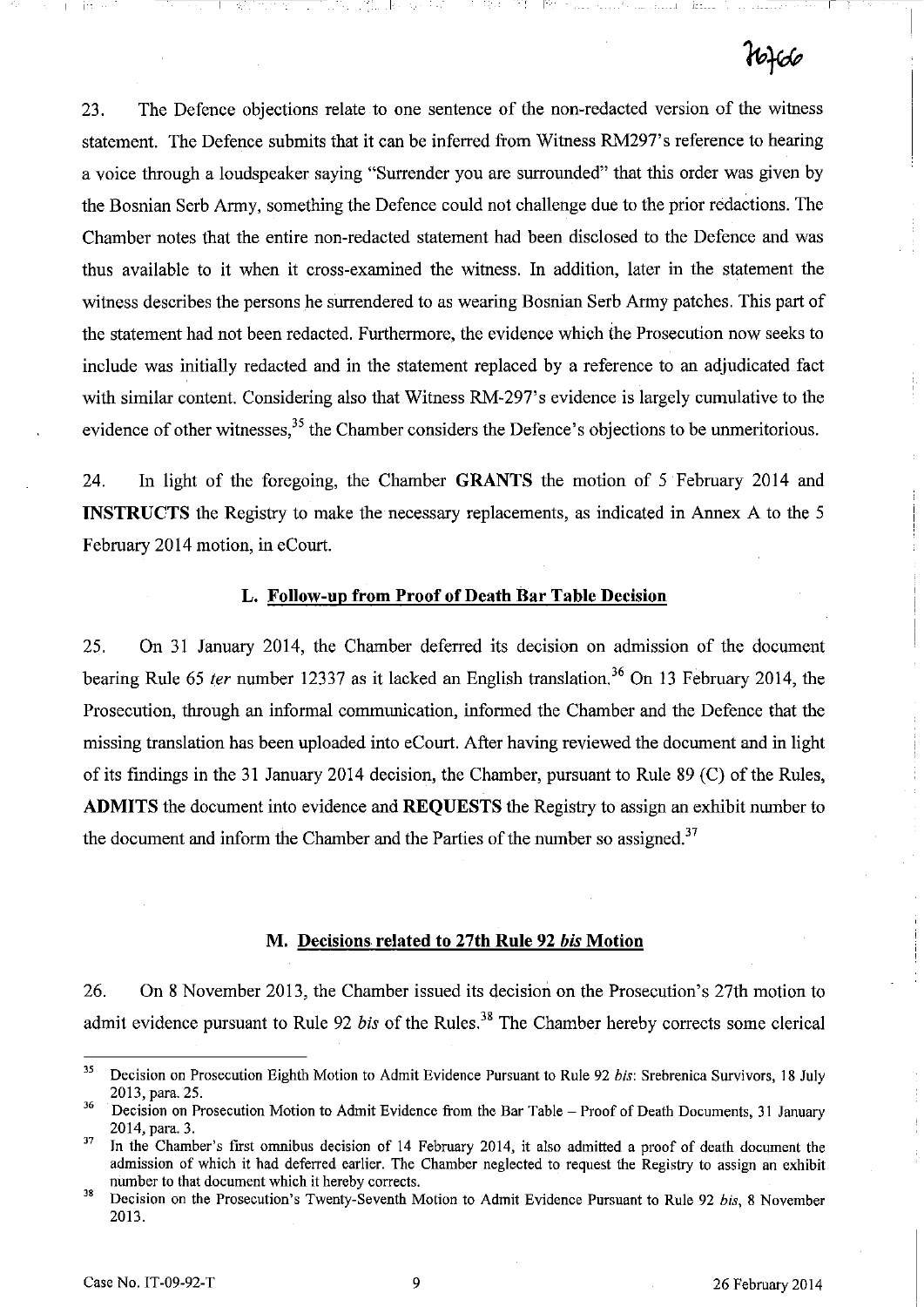errors in that decision's disposition. The admitted excerpts of witness Arifagić's previous testimony in the *Stakić* case are as follows: T. 7064:20-7065:8, 7075:11-19, 7090:20-7091:22, and 7099:12-7100:21. Furthermore, documents bearing Rule 65 fer numbers 13888 and 28867, as well as the excerpts of Witness RM-054's previous testimony in the Kvocka et al. case shall remain confidential and the Registry is hereby instructed to make the necessary changes in eCourt.

#### N. Decisions related to 16th Rule 92 bis Motion

27. On 4 October 2013, the Chamber issued its decision on the Prosecution's 16th Rule 92 *his*  motion.<sup>39</sup> In the decision, the Chamber' admitted the document bearing Rule 65 *ter* number 5633. The BCS original of this document contains more evidence than its English translation. The Chamber hereby INSTRUCTS the Prosecution to upload into eCourt a BCS version of this document which corresponds to the current English translation in eCourt. The Chamber already INSTRUCTS the Registry to replace the current BCS version with the revised one once uploaded by the Prosecution.

## O. Decision on Prosecution Submission and Motion Regarding Proof of Death Documents

28. On 14 February 2014, the Prosecution filed a motion requesting a) the lifting of confidentiality of 13 exhibits, b) the withdrawal of the document bearing Rule 65 ter number 29954, c) permission to redact four admitted documents, and d) the addition and admission of one more proof of death document.<sup>40</sup> The Prosecution states that it has reviewed the 13 documents and that none require confidentiality. Accordingly, the Chamber INSTRUCTS the Registry to lift the confidentiality of the following admitted Rule 65 fer documents: 27475, 28824, 28830, 29241, 29246, 29318, 29342, 29781, 29798, 16654a, 27302a, 29955a, and 29953a. The Chamber further NOTES the Prosecution's withdrawal of the document bearing Rule 65 fer number 29954 and VACATES its admission decision. The Prosecution further states that for four documents (Rule 65) fer numbers 16654a, 27302a, 29955a, and 29953a) redacted versions should be part of the evidence as the Prosecution does not rely on the non-redacted versions. The Chamber NOTES the Prosecution's withdrawal of parts of the documents in this respect and ALLOWS the replacement

J9 Decision on Prosecution's Sixteenth Motion to Admit Evidence Pursuant to Rule 92 *his:* VRS Personnel, 4 October 2013.

<sup>&</sup>lt;sup>40</sup> Prosecution Submission on the Confidential Status of Certain Proof of Death Documents and Motion Regarding 65 ter # 30607, 14 February 2014.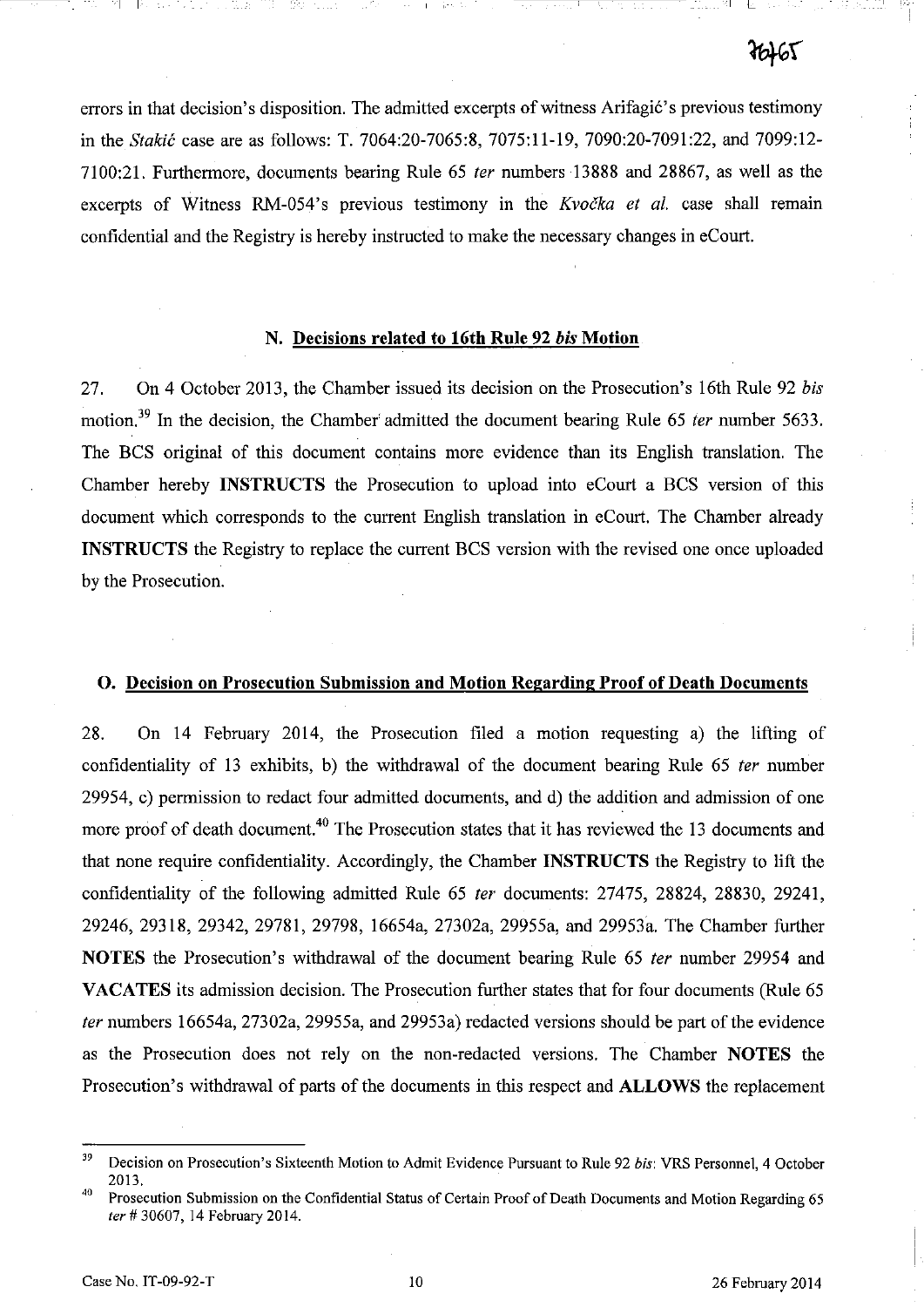of the non-redacted lists with redacted lists. In relation to the tendering of Rule 65 *ter* number 30607, the Chamber **DEFERS** its decision, considering that the Defence has not yet responded.

I

#### **P. Revised translation of exhibit P1975**

29. On 18 February 2014, through an informal communication, the Prosecution informed the Chamber and the Defence that exhibit P1975 contained an incorrect English translation. The Chamber hence **INSTRUCTS** the Prosecution to upload the correct English translation into eCourt and **INSTRUCTS** the Registry to replace the existing English translation with the newly uploaded one.

#### **Q. Clarification on Chamber's Rule 92** *quater* **decision of 13 February 2014 (Lazic and Simic)**

30. On 21 February 2014, through an informal communication, the Prosecution requested clarification with regard to two documents subject of the 13 February 2014 decision. The Prosecution pointed out that Rule 65 *ter* number 3524 was admitted, even though it was not tendered, and that Rule 65 *ter* number 24499 was denied without being specifically addressed in the decision. The Chamber clarifies that 65 *ter* number 24499 was denied. This is clear from paragraphs 7 and 9 of the decision. With regard to Rule 65 *ter* number 3524, the Chamber notes the Prosecution's submission and **VACATES** its admission decision.

#### **R. Clarification on Chamber's Rule 92** *quater* **decision of 13 January 2014**

31. On 13 January 2014, the Chamber issued its decision on the Prosecution's motion for admission of the evidence of Ljubomir Bojanović and Miroslav Deronjić pursuant to Rule 92 *quater* of the Rules.<sup>41</sup> In paragraph 13 (1b) line 7, the admitted portion should read "6294:6-6295:13; 6296:6-6300:5" instead of "6294:7-6295:13; 6296:7-6300:5".42 Further, in paragraph 13 (2) line 4, the admitted portion should read "11760:1-11770:11" instead of "11760:1-11770:1". These corrections are hereby placed on the record. Lastly, the Chamber **INSTRUCTS** the Prosecution to upload a reduced BCS version of Rule 65 *ter* number 4354 which matches the

<sup>&</sup>lt;sup>41</sup> Decision on Prosecution Motion to Admit the Evidence of Ljubomir Bojanović and Miroslav Deronjić Pursuant to Rule 92 *quater,* 13 January 2014.

<sup>&</sup>lt;sup>42</sup> Even though erroneously listed in Annex A to the motion, the correct transcript pages were attached to the motion and as such considered by the Chamber.